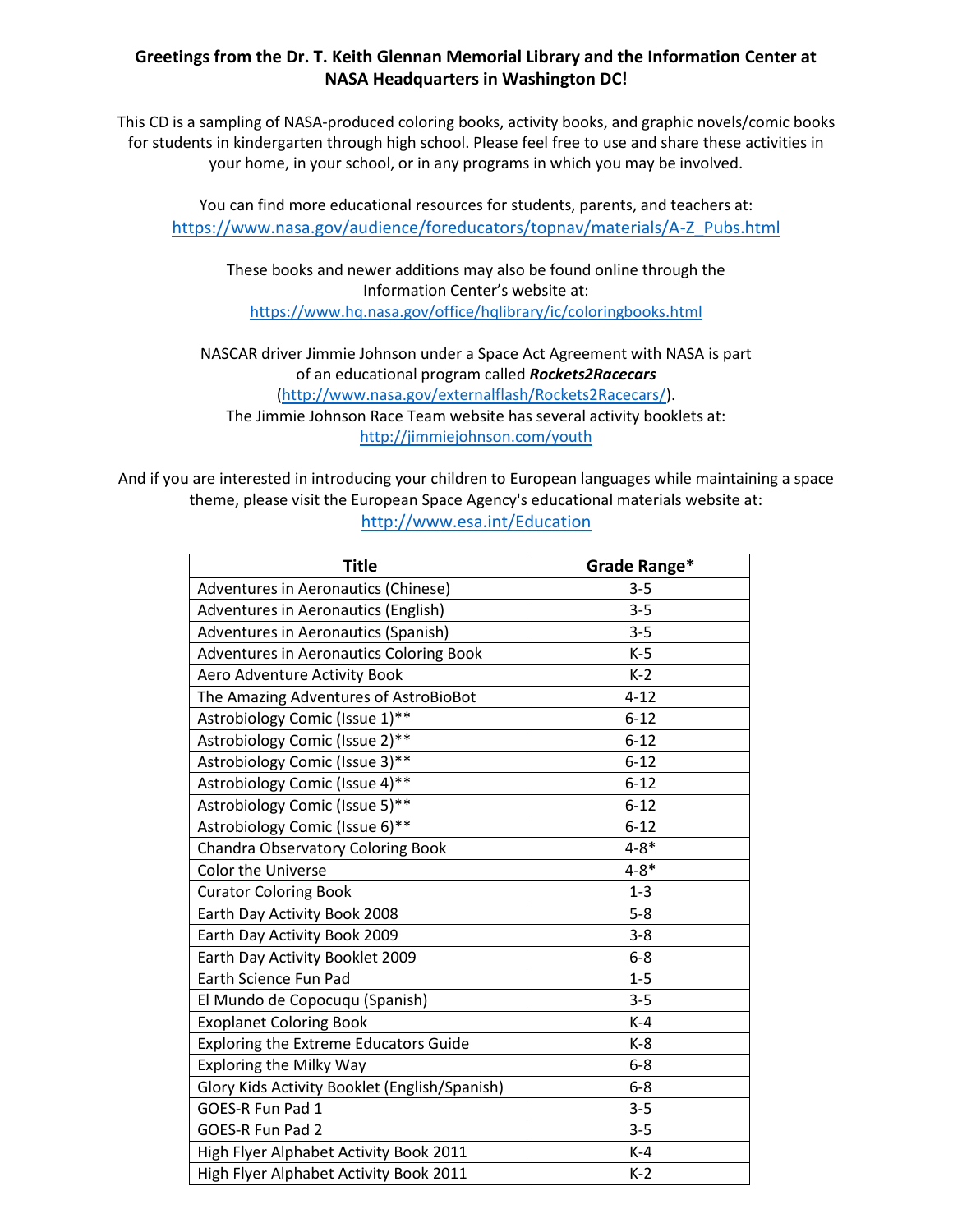| Title (continued)                                | Grade Range* |
|--------------------------------------------------|--------------|
| <b>International Space Station Activity Book</b> | $K-5$        |
| Life Cycle of Stars                              | $K-8$        |
| <b>LSP Coloring Book</b>                         | $3 - 5$      |
| Lucy's Planet Hunt (Comic Book)                  | $K-4$        |
| NASA Fun Pad                                     | $1 - 5$      |
| <b>NPOESS Activity Book</b>                      | $3 - 5$      |
| <b>NPP Activity Book</b>                         | $K-5$        |
| <b>NPP Paper Model</b>                           | $6 - 12$     |
| On the Moon Engineering Challenges               | $3 - 12$     |
| Orion A to Z Coloring Book                       | Pre-K-3*     |
| Our Very Own Star (English)                      | $K-4$        |
| Our Very Own Star (Spanish)                      | $K-4$        |
| Professor Starr's Dream Trip (Comic Book)        | $K-4$        |
| <b>SCaN Fun Pad</b>                              | $2 - 5*$     |
| SLS: Launching Beyond Earth's Orbit              | $K-4*$       |
| Space Activity Book                              | $3 - 5$      |
| <b>Space Mathematics</b>                         | $9 - 12$     |
| <b>Space Nutrition Book</b>                      | $5 - 8*$     |
| Space Pup Coloring Book                          | $2 - 5$      |
| Space Shuttle Color and Learn                    | $1 - 2$      |
| Space Tech Funpad                                | $1 - 6*$     |
| Surviving and Thriving on Mars                   | $K-6$        |
| To Space and Back! Coloring and Activity Book    | $1 - 4$      |
| Webb Space Telescope Fun Pad                     | $K-5$        |

\*If the grade range for a title is indicated on the cover, it is used; otherwise, the library staff has estimated the activity's age range from indications within the book.

\*\* New published issues of the Astrobiology Graphic Novel series may be found at <https://astrobiology.nasa.gov/resources/graphic-histories/>

In addition to the titles above, this CD includes a folder of materials for teachers titled, NASA's Best Students 2011.

These NASA publications are not copyrighted. However, like many NASA publications, there are some restrictions on their use. Please see "Using NASA Imagery and Linking to NASA Web Sites" at: [http://www.nasa.gov/audience/formedia/features/MP\\_Photo\\_Guidelines.html](http://www.nasa.gov/audience/formedia/features/MP_Photo_Guidelines.html), or "NASA Copyright Notification" at: [http://science.ksc.nasa.gov/gallery/copyright.html,](http://science.ksc.nasa.gov/gallery/copyright.html) for further details.

As new books and materials are published, they will be added to future versions of this CD. For the latest additions, please see the NASA HQ Information Center **NASA Coloring and Activity Books Page**

<https://www.hq.nasa.gov/office/hqlibrary/ic/coloringbooks.html>